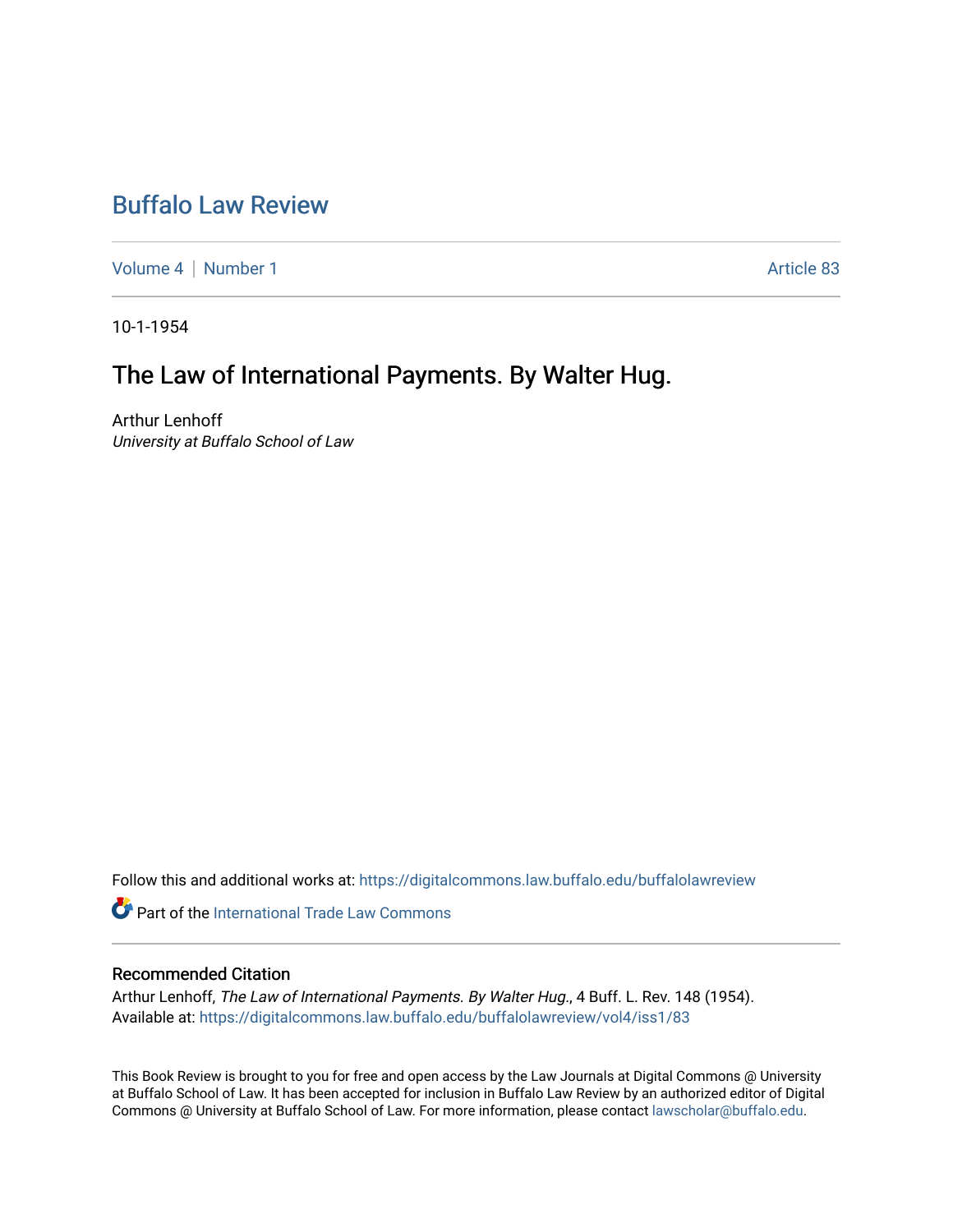## THE LAW OF INTERNATIONAL PAYMENTS. By Walter Hug, Professor of Law, Swiss Federal Institute of Technology. Acad6mie De Droit International, (Extrait du Recueil des Cours **1951) pp. 515-712.** Librairie Du Recueil Sirey, **1953.**

Before the recent world-wide economic crisis only rules of private international law controlled the discharge of foreign money obligations. This system of free international payments based upon the automatic restoration of an equalization of exchange rates through the operation of the gold standard came, to a substantial part, to an end with the crisis in the early nineteen thirties, and nearly completely with the Second World War. Foreign exchange control has spread over the world.' The objective of Professor Hug's treatise was "to examine critically the new rules and to state their effects on private juridical relations." Only an eminent legal scholar who is simultaneously an expert in economics could write this book. Among the great contributions to many legal fields including labor law, commercial law and comparative law, his books and articles on the law concerning "clearing", on monetary debts, on the law of bank deposits, and on price control, published during the last two decades, have a claim to special appreciation. The present book presents the lectures which Dr. Hug (who was at one time a professor at Harvard) rendered in **1951** at the Hague Academy for International Law.

Every lawyer interested practically or theoretically in the economics of money should assiduously study Part I of the book which deals with the economic bases of international monetary law. The analysis of the economic causes for the grave crisis in the balances of payment resulting in devaluation of currencies, is superb. Devaluation seemed at first to be the alternative to extensive exchange restrictions. Nevertheless, exchange restrictions became inevitable. Their introduction led then necessarily to treaty-regulated systems of bilateral agreements for the mutual exchange of goods, among which according to the author the offsetting,<sup>2</sup> the clearing, and the payment agreements represent the three principal types. They are thoroughly discussed **by** the author.

**<sup>1.</sup>** Only this country, Switzerland, Uruguay, and the International Zone of Morocco remained reasonably free from foreign exchange restrictions, although some restrictions have existed even in these countries. See, *e. g.,* the Gold Reserve Act of January **31,** 1934, 31 U. S. C. 441.

<sup>2.</sup> The author speaks of "compensation" agreements. However, the English word" compensation" has nothing to do with that kind of agreement. It is the Roman-law term *compensatio* which underlies the concepts of these agree the words *Kompensation, compensation, compensazione, compensaçión, compensacão*, etc., have substantive meaning. This is alien, in concept and expression, to Anglo-American law where recoupment and set-off arose as mere common law pleas.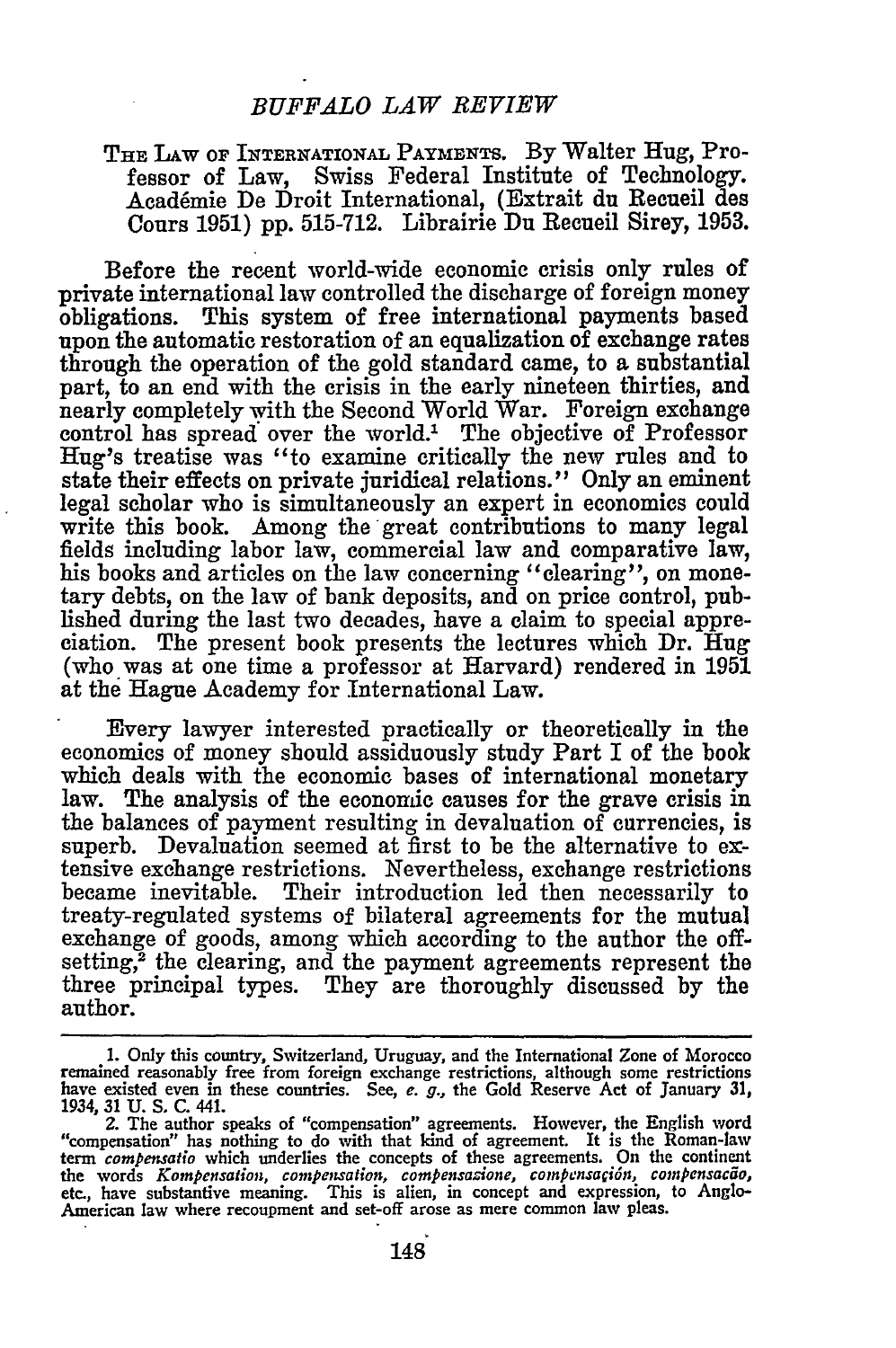The European Payments Union and the International Mone- ;ary Fund signal the next stage. Their operation, greatly helped by Marshall Aid funds, is excellently pictured to us in subchapter IV of chapter 2 of Part **1** of the book. It is chapter 3 which deals with the origin, development, and sources of the law of international payments, and chapter 4 which explores the legal structure of Exchange Control Regulations. The author asks the question whether, in the absence of a treaty, exchange control regulations are violative of international law which means "general international law".

He agrees, in general, with Professor Nussbaum (Money in the Law, 1950, p. 476) who emphasized that restrictions to safeguard a country's balance of payment constitute acts of "selfpreservation", "legitimate even in the teeth of the most-favorednation clause.<sup>53</sup> But whereas Professor Nussbaum exempts only non-necessary or arbitrary restrictions from the rule, Dr. Hug points strongly to the inequality which exchange control "introduces into international relations," by limiting import for the purpose of reserving foreign currency for the import of essential goods only. Accordingly, each case of currency restriction has to be examined on the basis of its particular facts. One will certainly agree with him that the Nazi regime's exchange control was a model of arbitrariness because it was nothing less than "a weapon in the hands of a totalitarian regime."

The author also discusses the important restrictions placed at present on the member states of the Monetary Fund Agreement with respect to their power to maintain or introduce a policy of exchange controls.4 May I mention in this connection that the Fund had, as of the year 1953, fifty four members. This is a good example of the modification of general international law by provisions which establish, in form, only "particular" international law, but, in substance, a world-wide standard. Such a legal situation is the equivalent to "common consent" which by international

<sup>3.</sup> In Perutz v. Bohemian Discount Bank, 304 N. Y. 533 (1953), the Court of Appeals of New York came to the same result by holding that the Czechoslovakian currency control laws were not contrary to our public policy. Since the International Law is recognized as part and parcel of our law, the Court could not have reached the result if those laws were regarded contrary to general international law. 4. See Art. VIII Sec. 2 of the BuErroN WOODs **AGREEMENT** (INTERNATIONAL

MONETARY FUND) **:** "Subject to the provisions of Article VII, Sec. 3 (b) and Article XIV, Sec. 2, no member shall, without the approval of the Fund, impose restrictions on the making of payments and transfers for current (in contrast to capital transfers) international transactions." Article VII and XIV provide respectively for exceptions because of scarcity of the Fund's holdings of a particular currency or because of the particular circumstances during the post-war transitional period. Article XIX (i) contains a definition of payments which are considered as being needed for "current transactions." The most important are, of course, payments due in connection with foreign trade or due as interest on loans.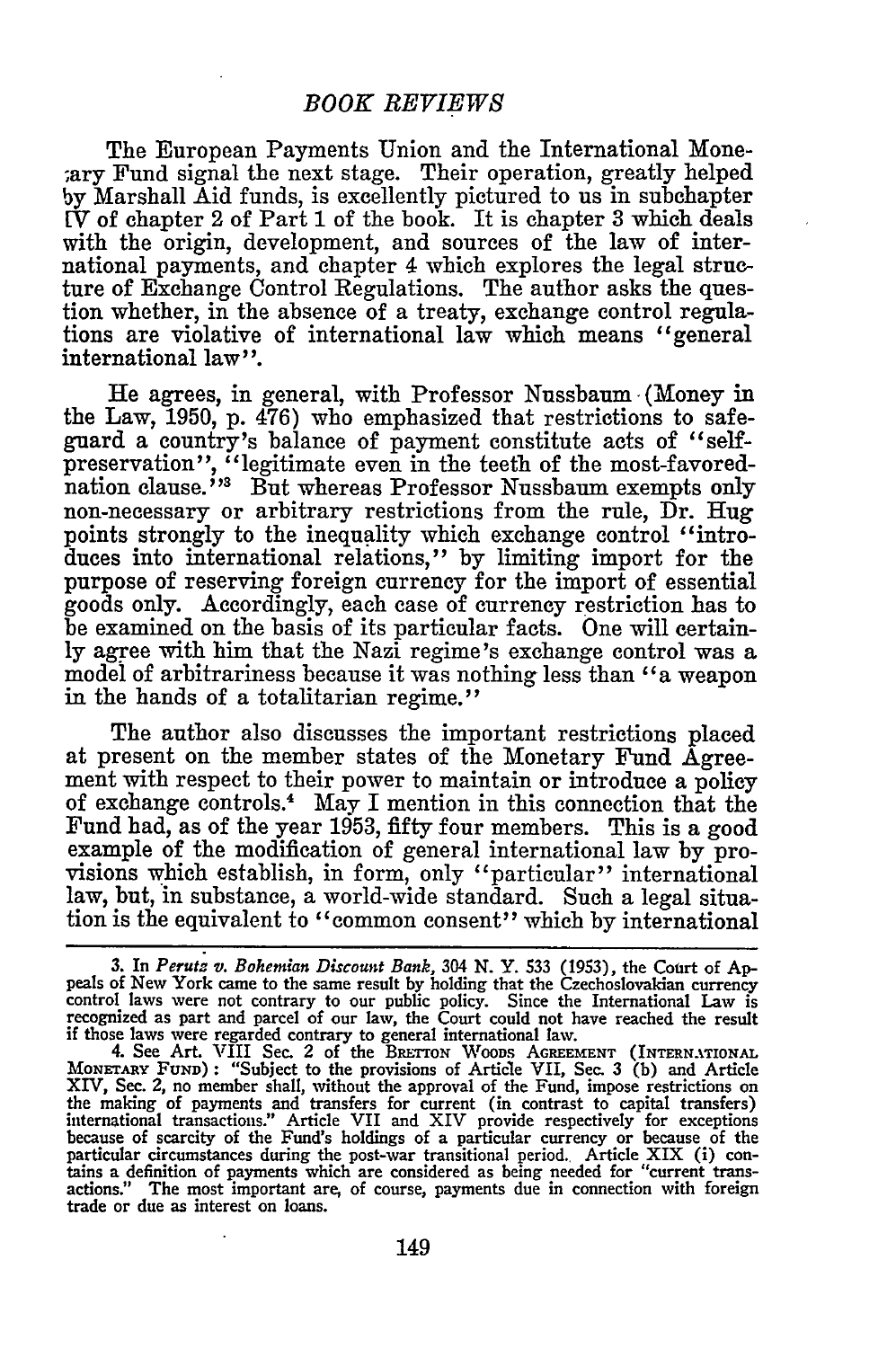law means the consent of the overwhelming majority of states. See also Article  $2(6)$  of the charter of the U.N.<sup>5</sup>

The examination of scope and effects of currency regulations involves an investigation of fundamental questions of both private and administrative international law. The point of departure is Art. VIII (2) (b) of the Agreement dealing with exchange contracts.6 One must see in this provision a rule of particular international law requiring the application of foreign currency restrictions if by the conflict-of-laws rule of the forum the foreign monetary law<sup> $\bar{r}$ </sup> controls the question of the effect of the contract. No doubt, Article VIII is not a model of clarity. It is a pity that the author omitted any detailed discussion of its scope especially with regard to the meaning of the term "exchange contracts" as well as of the phrase "involving the currency of any member" and finally of the term "unenforceable' **1'.** Likewise omitted is any discussion of the question whether Art. VIII controls where only matters of performance are involved, for example, payment in a country subject to currency restrictions, the contract being validly entered into in a "free" country.

Part III deals with the legal bases of the system of payments under the régime of bilateral treaties. Those treaties represent conventional (particular) international law. However, it is obvious, that such a system can operate only if it is "complemented by provisions of municipal law." Thus, as the author puts it, on the one hand states of the foreign-exchange-control type have to provide for general licenses according to the principles enunciated in the inter-state agreements; the "free" states such as Switzerland, on the other hand, can not escape enacting executive regulations either because to engage in bilateral economic traffic means to conform the municipal law to the restrictions required by a bilateral treaty which, for example, controls certain classes of payments such as current (commercial) payments or the effectuation of payments in a certain manner, such as payment into a

*-5.* See **I OPPENHEIM, INTERNATIONAL** LAW **17** (7th ed., Lauterpacht 1948). The practical significance lies in the applicability of Art. VIII **(2)** (b)-see the text in footnote **6,** *infra-also* **by** courts of non-member states and **by** courts of member states in cases involving the currency of non-members.

6. "Exchange contracts which involve the currency of any member and which are contrary to the exchange control regulations of 'that member maintained or imposed consistently with this Agreement shall be unenforceable in th

**7.** Mr. Mann's present view (see the following note) is to the effect that the forum has to look at the "legal system of the country whose financial resources are affected" **by** the enforcement of such contracts. However, the wording of Art. VIII argues against such a wide interpretation.

**8.** For conflicting approaches see on the one hand NusSBAUMr, *MONEY* **IN THE** LAw, <sup>542</sup>*et seq.* and on the other F. **A.** Mann, *The Private International Law of Exchange Control under the International Monetary Fund Agreement,* 20 INTERNATIONAL ANI<br>COMPARATIVE LAW QUARTERLY, 97, 101 (1953).